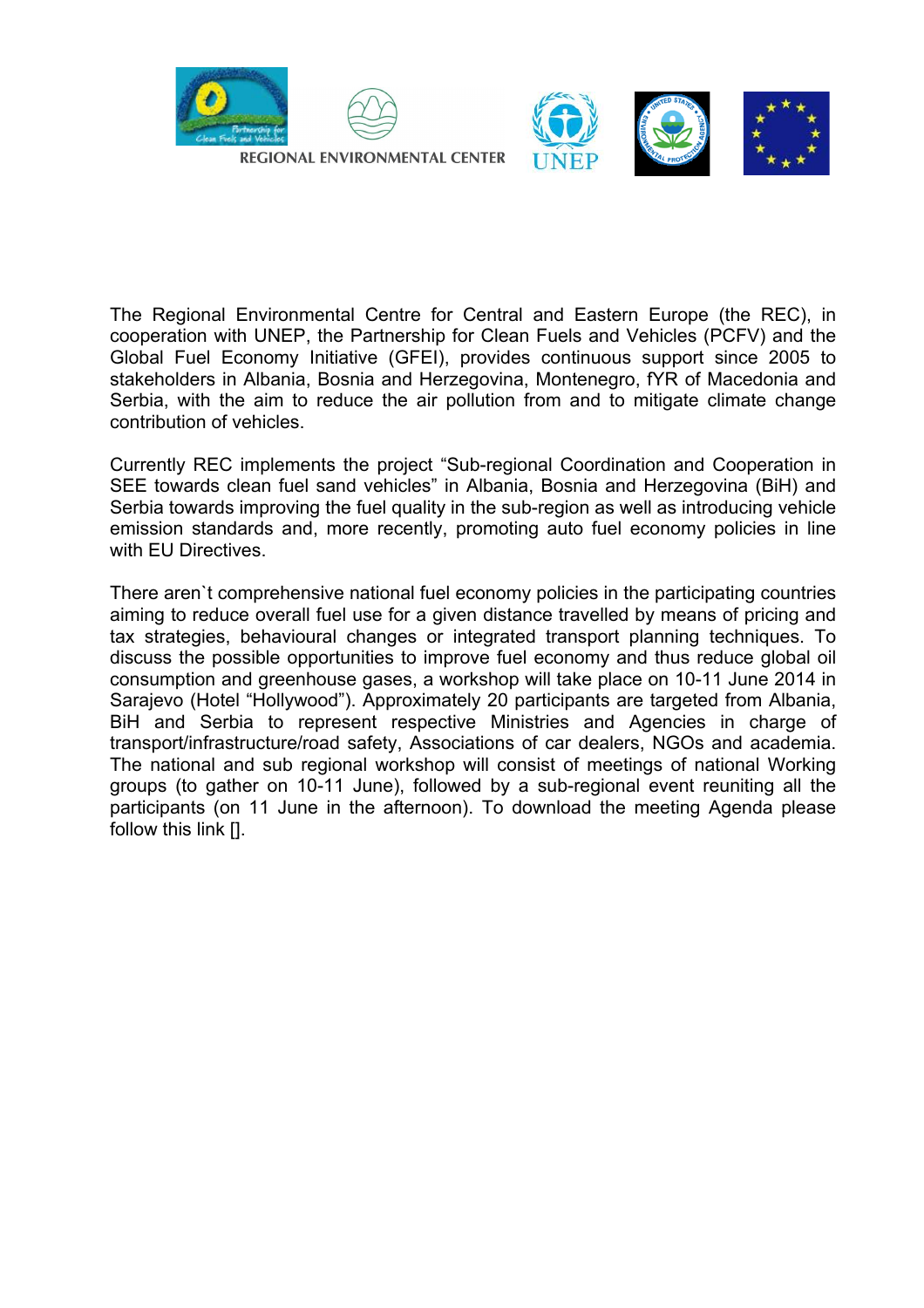



### **National Workshop (BiH), Hotel "Hollywood", Sarajevo**

| <b>10 June 2014</b> |                                                                                                    |  |
|---------------------|----------------------------------------------------------------------------------------------------|--|
| 11:00-11:15         | <b>Welcome and Introduction</b>                                                                    |  |
| $11:15 - 11:45$     | Legal Framework on vehicle CO2 emissions <sup>1</sup> (and<br>status of approximation with the EU) |  |
| $11:45 - 12:15$     | National fuel economy baseline and policy                                                          |  |
| $12:15 - 13:00$     | The Climate and Clean Air Coalition <sup>2</sup> and how to<br>$\text{ioin}^3$                     |  |
| $13:00 - 14:15$     | Lunch                                                                                              |  |

Participants :

1. Representatives of: Ministry of communications and transport; federal and Republika Srpska Ministries of Environment (focal points on air quality); administrative body on homologation; association of vehicles` dealers; NGOs.

<sup>1</sup> *Directive 1999/94/EC of the European Parliament and the Council of 13 December 1999 relating to the availability of consumer information on fuel economy and CO2 emissions in respect of the marketing of new passenger cars; EU Regulation No 443/2009.* <sup>2</sup> *http://www.unep.org/ccac/*

<sup>3</sup> *http://www.unep.org/ccac/HowtoJoin/tabid/130305/Default.aspx*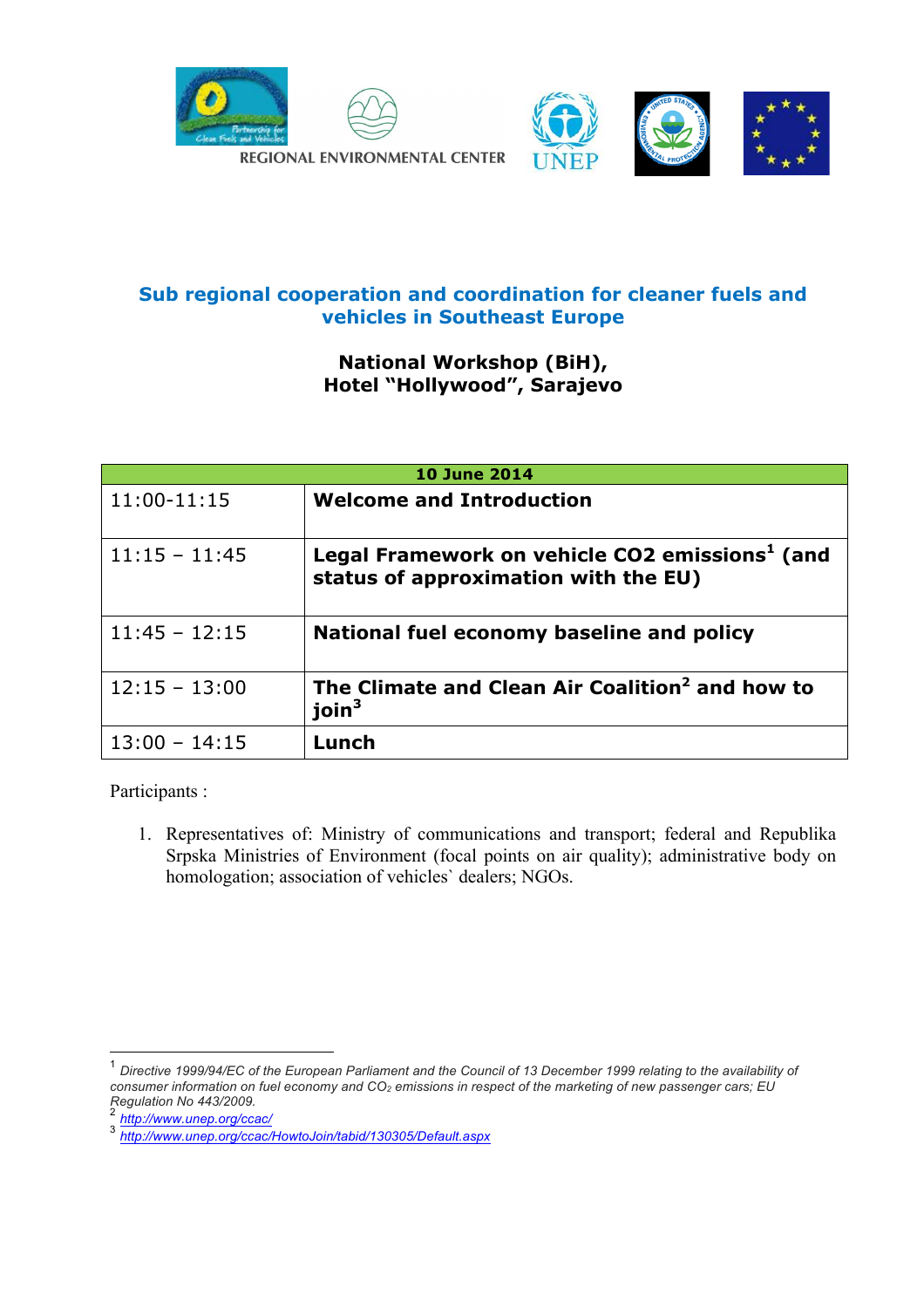



# **National Workshop (Albania), Hotel "Hollywood", Sarajevo**

| <b>10 June 2014</b> |                                                                                                   |  |
|---------------------|---------------------------------------------------------------------------------------------------|--|
| 15:00-15:15         | <b>Welcome and Introduction</b>                                                                   |  |
| $15:15 - 15:45$     | Legal Framework on vehicle CO2 emissions <sup>4</sup> (and<br>status of approximation with the EU |  |
| $15:45 - 16:15$     | National fuel economy baseline and policy                                                         |  |
| $16:15 - 17:00$     | The Climate and Clean Air Coalition <sup>5</sup> and how to<br>join <sup>6</sup>                  |  |
| $19:00 -$           | <b>Dinner</b>                                                                                     |  |

Participants :

1. 5 persons, involving the representatives of: Ministry of public works and transport; Ministry of Environment (focal point on climate change and/or air quality); administrative body on homologation; association of vehicles` dealers; NGO.

 <sup>4</sup> *Directive 1999/94/EC of the European Parliament and the Council of 13 December 1999 relating to the availability of consumer information on fuel economy and CO2 emissions in respect of the marketing of new passenger cars; EU Regulation No 443/2009.*<br>*Regulation No 443/2009.* 

<sup>5</sup> *http://www.unep.org/ccac/*

<sup>6</sup> *http://www.unep.org/ccac/HowtoJoin/tabid/130305/Default.aspx*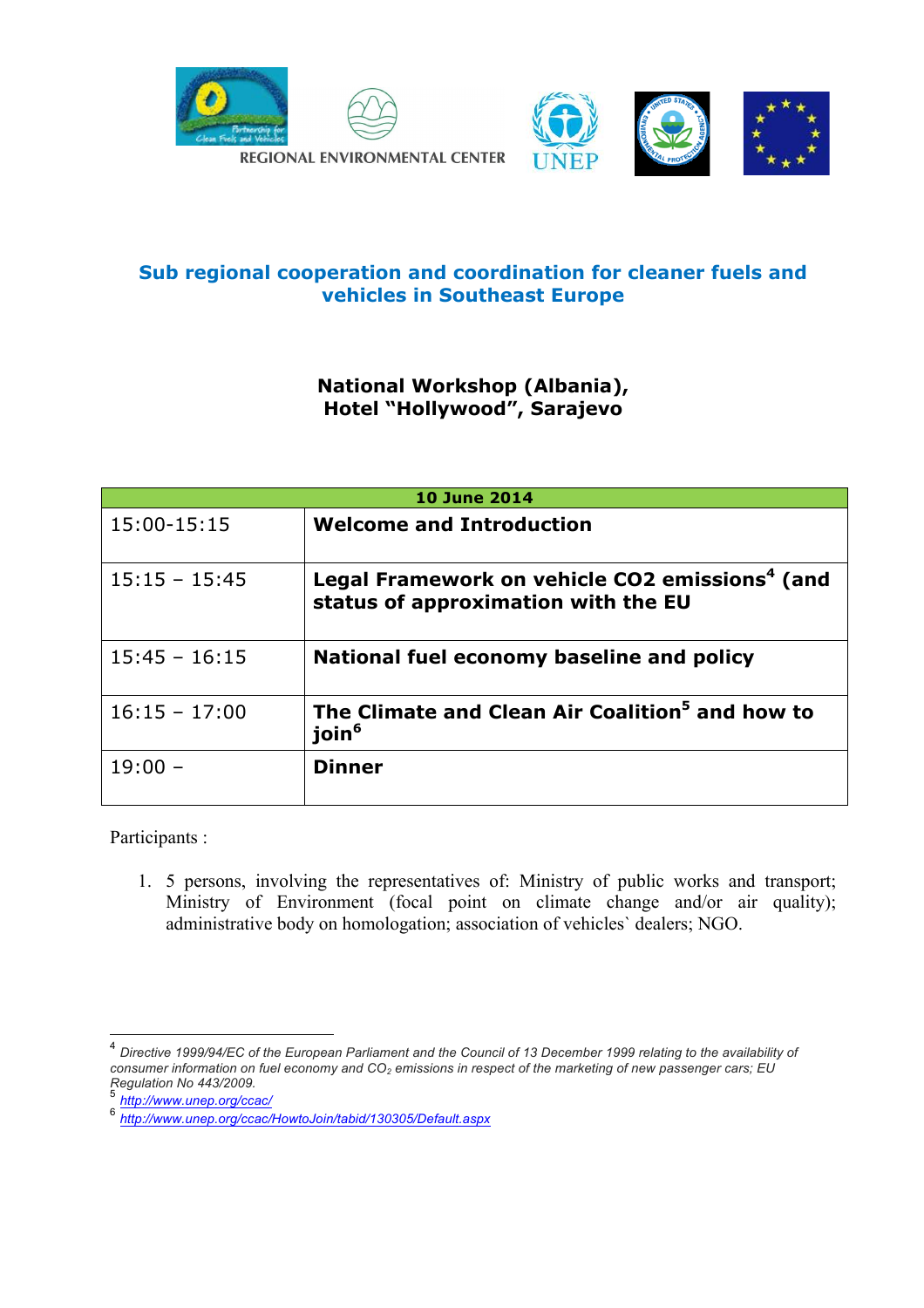



**National Workshop (Serbia), Hotel "Hollywood", Sarajevo**

| <b>11 June 2014</b> |                                                                                                   |  |
|---------------------|---------------------------------------------------------------------------------------------------|--|
| 09:00-09:15         | <b>Welcome and Introduction</b>                                                                   |  |
| $09:15 - 09:45$     | Legal Framework on vehicle CO2 emissions <sup>7</sup> (and<br>status of approximation with the EU |  |
| $09:45 - 10:45$     | National fuel economy baseline and policy                                                         |  |
| $10:45 - 11:15$     | The Climate and Clean Air Coalition <sup>8</sup> and how to<br>join <sup>9</sup>                  |  |
| $13:00 - 14:15$     | Lunch                                                                                             |  |

Participants : Representatives of Ministry of construction, infrastructure and energy, Agency on traffic safety; Ministry of trade, association of car importers, Mechanical faculty.

<sup>7</sup> *Directive 1999/94/EC of the European Parliament and the Council of 13 December 1999 relating to the availability of consumer information on fuel economy and CO2 emissions in respect of the marketing of new passenger cars; EU Regulation No 443/2009.* <sup>8</sup> *http://www.unep.org/ccac/*

<sup>9</sup> *http://www.unep.org/ccac/HowtoJoin/tabid/130305/Default.aspx*